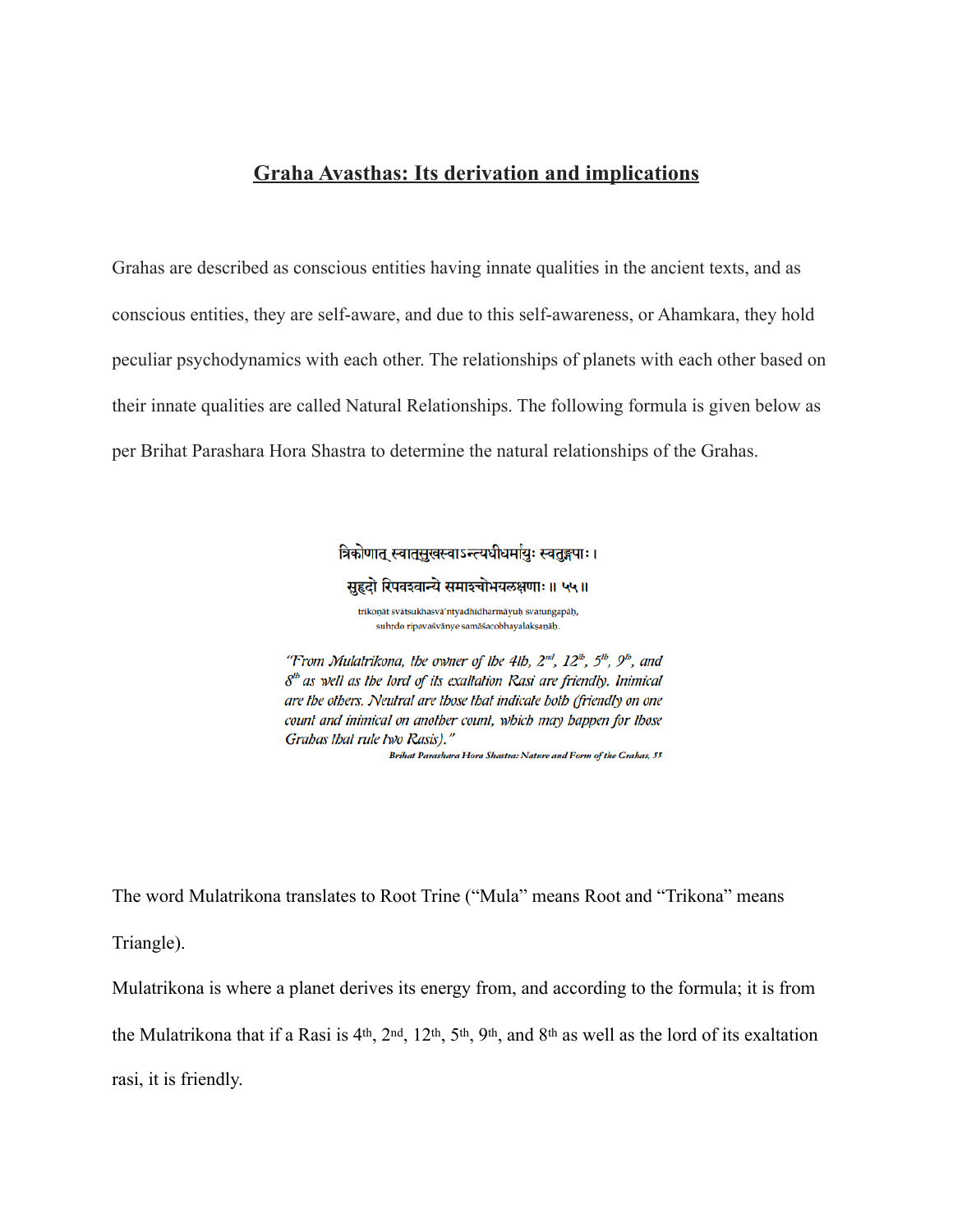For example, Mulatrikona Rasi of Sun is Leo. If we want to understand the relationship of Sun with Venus, we will look at the Venus ruled Rasis which are Taurus and Libra in relationship to Leo. Taurus is 10<sup>th</sup> from Leo and Libra is 3<sup>rd</sup>, none of which fulfill the conditions of the rule for a friendly relationship, therefore, we conclude that Sun is a natural enemy to Venus. Moon and Sun rule over only one Rasi each, Cancer and Leo, respectively. In case of all the other planets, if one Rasi holds a friendly relationship and the other an inimical relationship with the Mulatrikona Rasi under consideration, then that planet holds a neutral relationship to the lord of that Mulatrikona. For instance, Sun is neutral to Mercury because it rules over Gemini and Virgo which are 2nd and 11th Rasis from the Mulatrikona of Sun. Similarly, if both hold a friendly relationship with the Mulatrikona, then it is considered to be friendly with the lord of the Mulatrikona Rasi. For example, Sun is friendly towards Mars as the two Mars-ruled Rasis, Aries and Scorpio are 5th and 9th from the Mulatrikona rasi of Sun.

From this formula, we get the following table to understand the Natural Relationships of planets:

|          | Friendly            | Neutral                         | Inimical        |
|----------|---------------------|---------------------------------|-----------------|
| Sun:     | Moon, Mars, Jupiter | Mercury                         | Venus, Saturn   |
| Moon:    | Sun, Mercury        | Mars, Jupiter, Venus,<br>Saturn | <b>None</b>     |
| Mars:    | Sun, Moon, Jupiter  | Venus, Saturn                   | Mercury         |
| Mercury: | Sun, Venus          | Mars, Jupiter, Saturn           | Moon            |
| Jupiter: | Sun, Moon, Mars     | Saturn                          | Mercury, Venus  |
| Venus:   | Mercury, Saturn     | Mars, Jupiter                   | Sun, Moon       |
| Saturn:  | Mercury, Venus      | Jupiter                         | Sun, Moon, Mars |

The second type of planetary relationship that Parashara speaks about is Temporary Relationships. Just like two enemies can become friends in times of crisis, or two friends can turn hostile while falling in love with the same woman, the self-aware planets are also subject to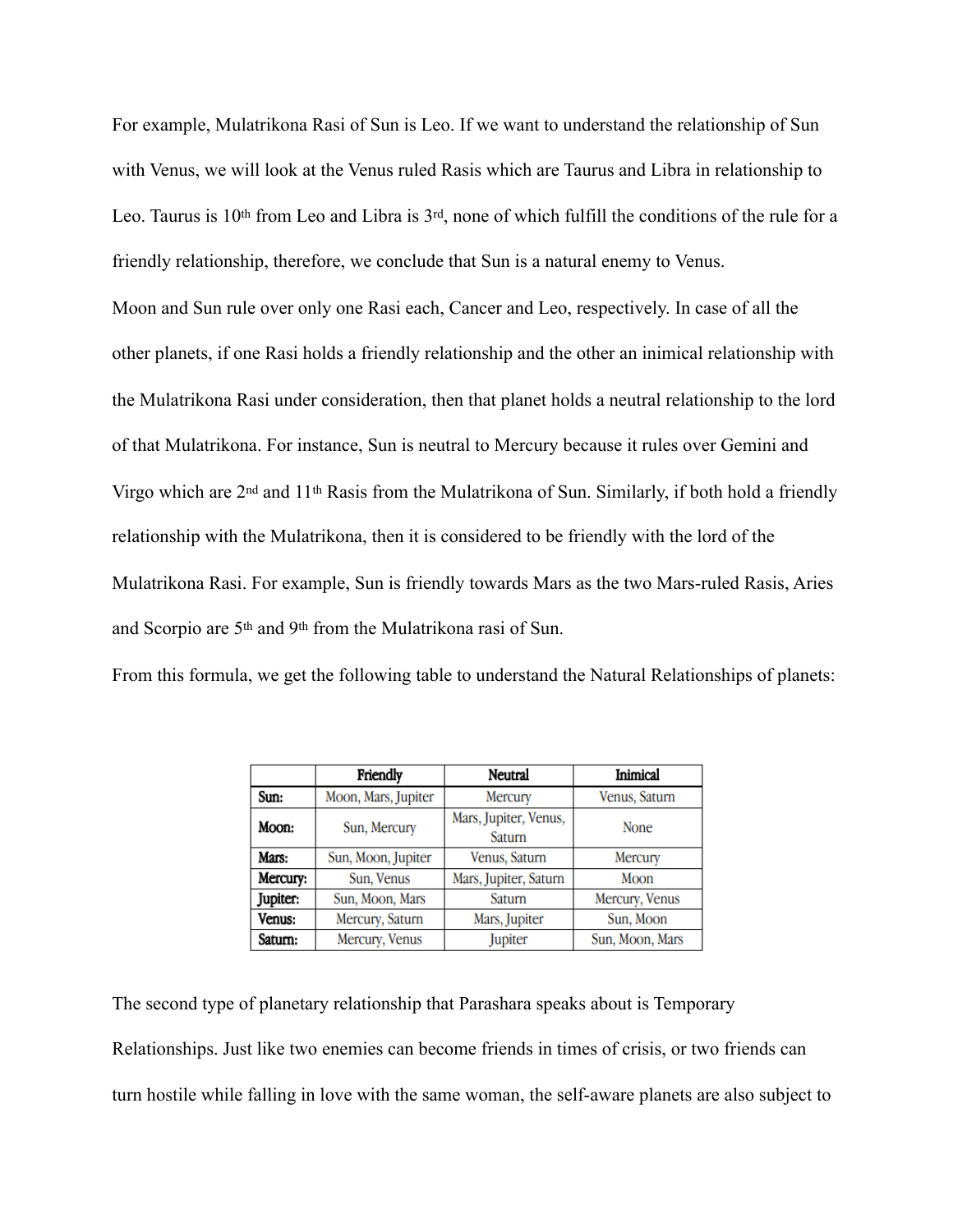such erroneous self-projections when subject to the ego-driven human psyche. The formula given by Parashara to understand the temporary relationships between planets is as follows:

दशबन्ध्वायसहजस्वान्त्यस्थास्ते परस्परम् ।

तत्काले मित्रतां यान्ति रिपवोऽन्यत्र संस्थिताः॥ ५६॥

daśabandhvāyasahajasvāntyasthāste parasparam, tatkāle mitratām yānti ripavo'nyatra samsthitāņ.

"Those standing in the  $10^{1b}$ ,  $4^{1b}$ ,  $11^{1b}$ ,  $3^{rd}$ ,  $2^{nd}$  and  $12^{1b}$  from each other are at that time friendly, those standing elsewhere are enemies."

Brihat Parashara Hora Shastra: Nature and Form of the Grahas, 56

While Natural Relationships are derived by understanding the relationship of Mulatrikona Rasi with respect to other Rasis, Temporary Relationships are derived by understanding the position of a Graha with respect to other Grahas.

The simple way to understand this formula is "Planets in three rasis ahead of a planet and three rasis behind are friendly, rest are inimical". For example, If Jupiter is in Leo and Mars is in Aries, then even though Mars is a Natural Friend to Jupiter but as it is 9th spaces (Rasis) away from Jupiter, it is a temporary enemy.

From the Natural Relationships, we get, the Jagradaadi Avathas, which translates to "Awake etc. states".

A planet in its Exaltation, Mulatrikona, or Own Rasi is considered to be in Jagrat Avastha, which means, it is fully awake and will play a significant role in the growth of the consciousness.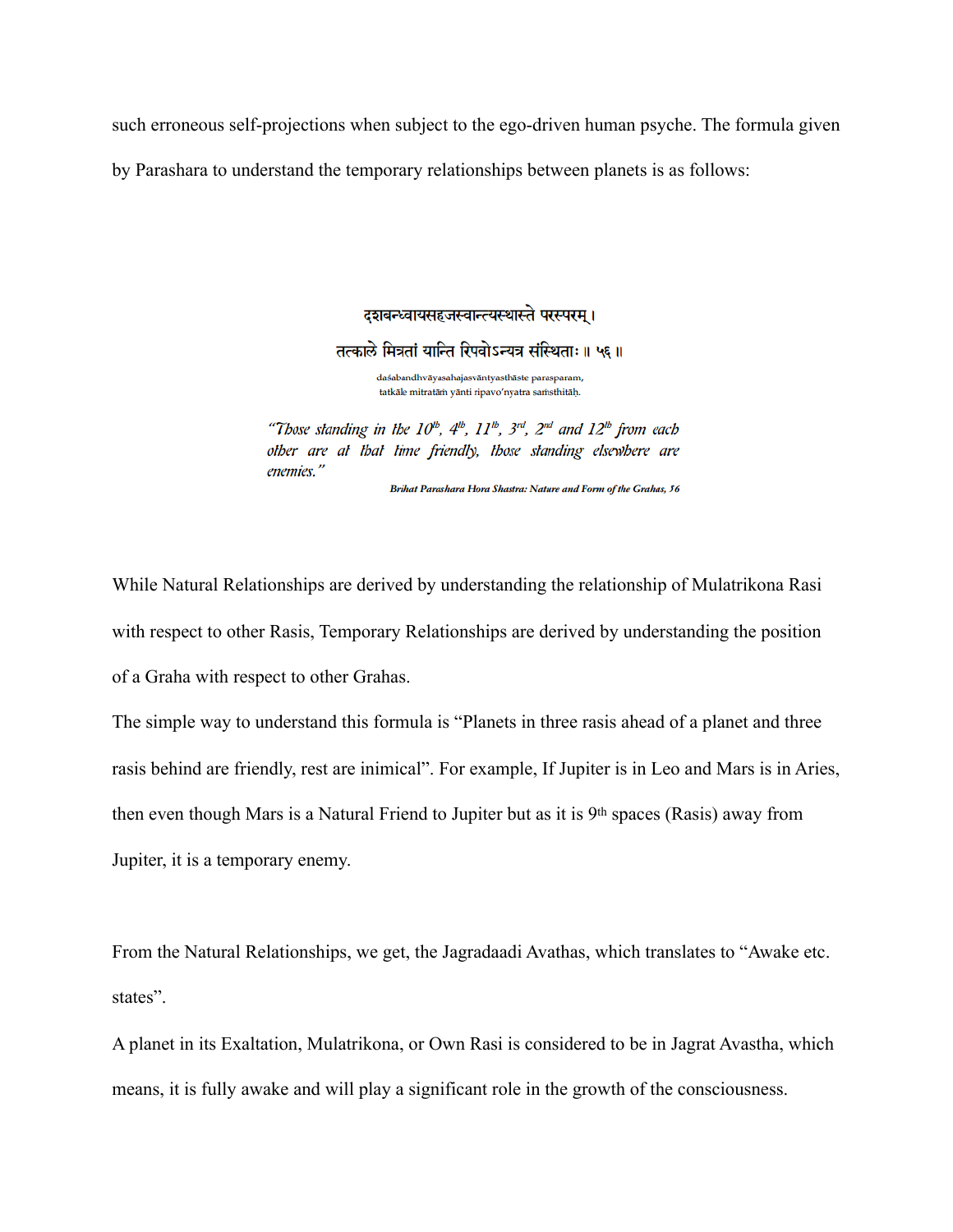A planet in its Neutral or Friendly Rasi is said to be in Svapna Avastha, which means, it is in a dreamy state and this will cause planets to slip in and out of awareness, such a planet perceives reality for what it wants it to be and not for what it is.

A planet in its Enemy or Debilitation Rasi is said to be in Sushupti Avastha, which means, it is in a sleep state and shall work unconsciously, such a planet cannot see clearly, and causes disruptions and disillusionments.

We will now consider Temporary Relationships.

Temporary Relationships are essentially used for the purpose of derivation of Combined Relationships. It is from the understanding and contemplation of Natural, Temporary, and therefore, the Combined Relationships that we get the Nine Dignities, and henceforth, the Jagradaadi Avastha.

Let's first understand the derivation of Combined Relationships before we get into the Dignities of Grahas.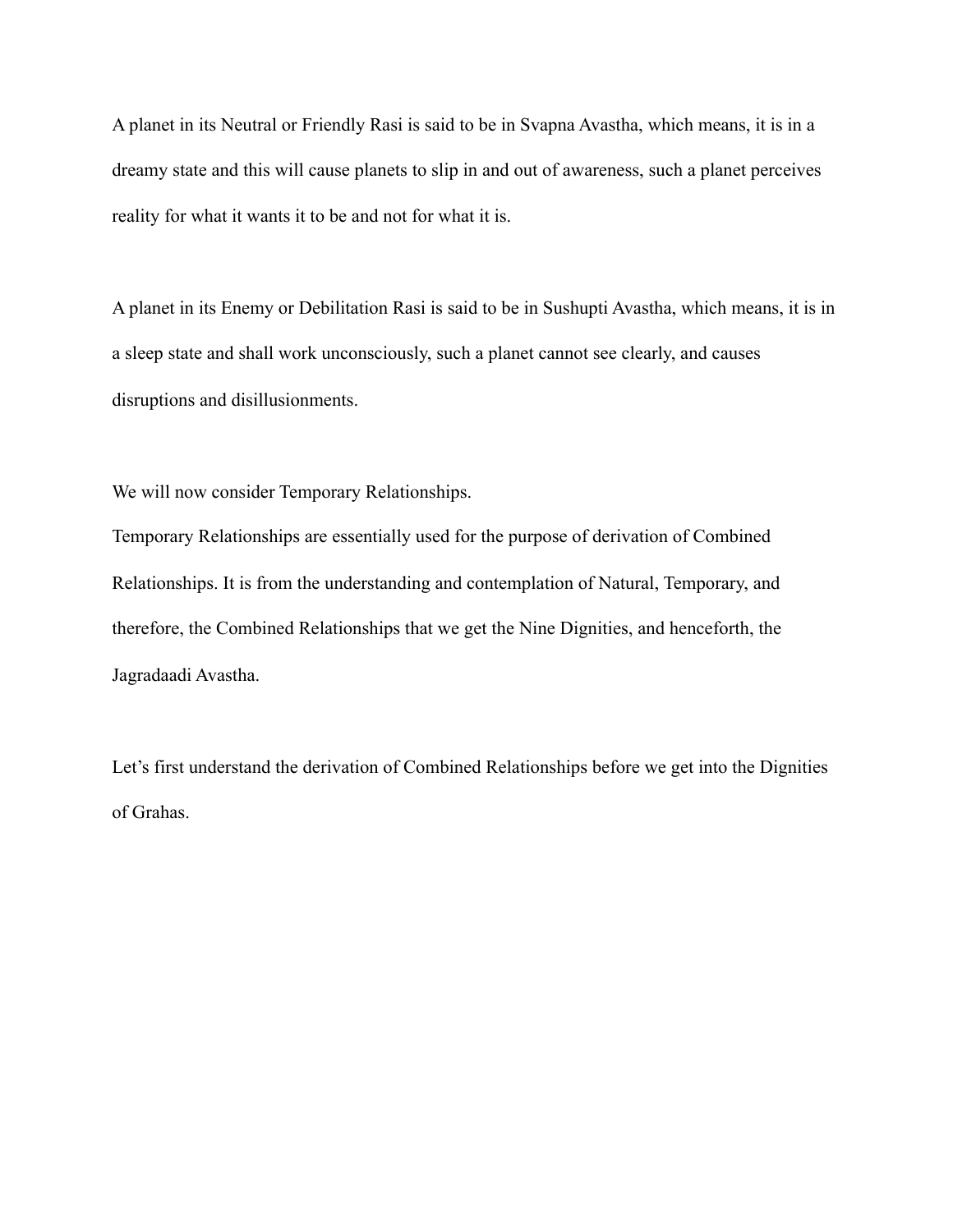तत्काले च निसर्गे च मित्रं चेदधिमित्रकम् ।

### मित्रं मित्रसमत्वे तु शत्रुः शत्रुसमत्वके ॥ ५७ ॥

tatkāle ca nisarge ca mitram cedadhimitrakam, mitram mitrasamatve tu śatruh śatrusamatvake.

### समो मित्ररिपुत्वे तु शत्रुत्वे त्वधिशत्रुता।

### एवं विविच्य दैवज्ञो जातकस्य फलं वदेत् ॥ ५८ ॥

săme mitrariputve tu śatrutve tvadhiśatrută, evam vivicya daivajño jātakasya phalam vadet.

"Friendly at the time as well as naturally so - great friendship. Friendsbip if friendly and neutral. Enemies if inimical and neutral. Neutral if friendly and inimical. Both inimical - great enmity. Thus should the astrologer examine the nativity when pronouncing effects."

Brihat Parashara Hora Shastra: Nature and Form of the Grahas, 57-58

From the formula given in the Sutras the following Combined Relationships can be ascertained: (Natural Relationship + Temporary Relationship = Combined Relationship)

Natural Friend + Temporary Friend = Great Friend Natural Friend + Temporary Neutral = Friend Natural Friend + Temporary Enemy = Neutral Natural Enemy + Temporary Enemy = Great Enemy Natural Enemy + Temporary Friend = Neutral Natural Enemy + Temporary Neutral = Enemy Natural Neutral + Temporary Friend = Friend Natural Neutral + Temporary Enemy = Enemy

For instance, in Example Chart 1, if we derive the Combined Relationship of Sun with Moon, we

can ascertain that Sun is a Great Friend to Moon, this is because they are Natural Friends as well

as Temporary Friends (Moon is 10th from Sun).

(Natural Friend + Temporary Friend = Great Friend)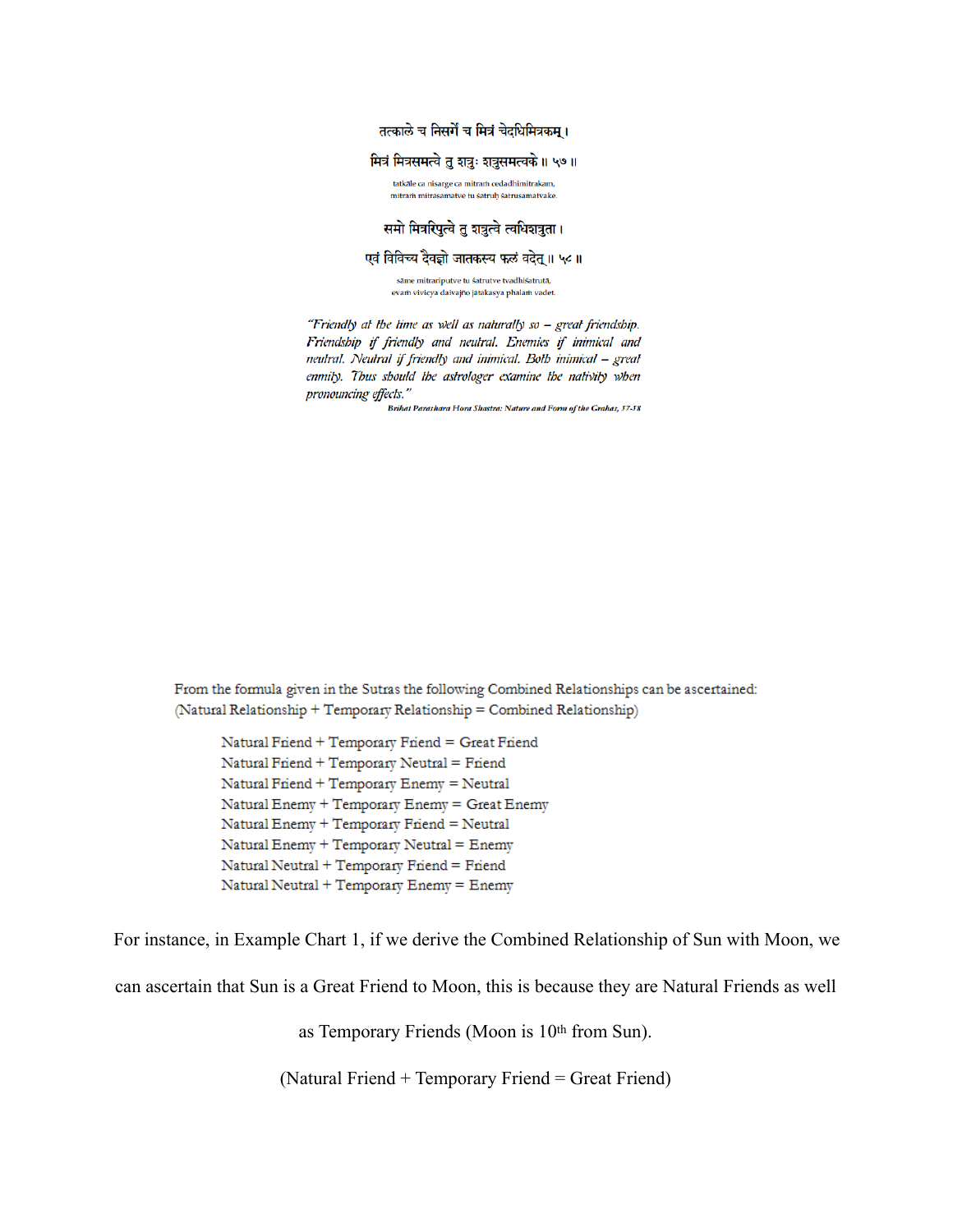



**Example chart 2**

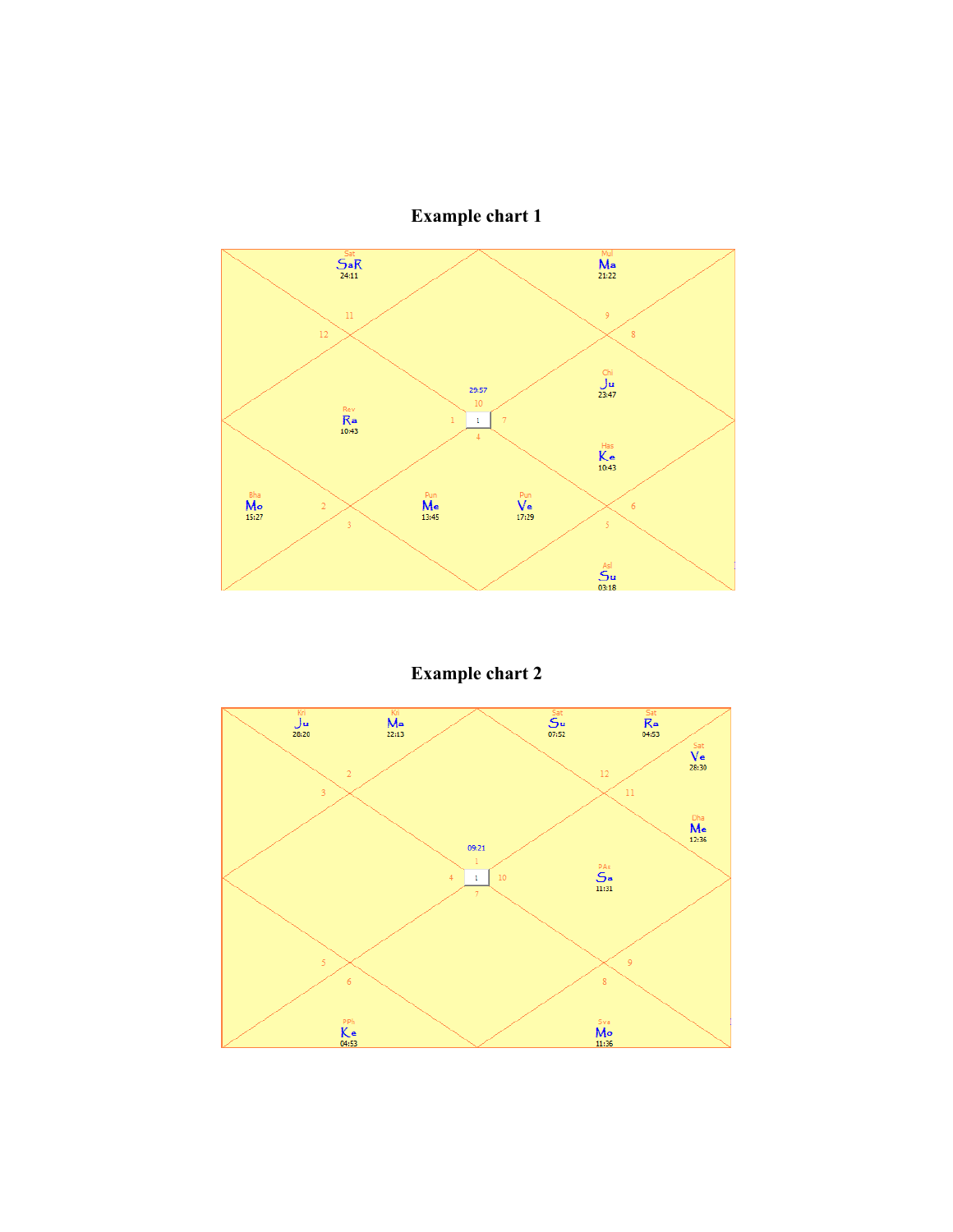In Example chart 2, if we derive the Combined Relationship of Saturn towards Sun, we can say that they are in a Neutral Relationship; this is because they are Naturally Inimical to each other

but in a Temporary Friendly relationship (As Sun is 3rd from Saturn)

(Natural Enemy + Temporary Friend = Neutral).

Now, that we understand the Combined Relationship, we can get to one of the most important criteria to judge the auspicious or inauspicious effects of the Grahas in a birth chart, called Dignity.

The dictionary meaning of the word Dignity is "the state or quality of being worthy of honor or respect". To go by this definition, we shall perceive the Rasis as a territory/area "run" by a Graha. A Graha visiting a friend's territory will have a "Dignified" stay as it will act in a manner worthy of honor or respect whereas a Graha visiting an enemy's territory will feel uncomfortable and will not be able to function and express itself with ease. For example, a King (Sun) will not do so well in the marketplace (Libra), while Labour (Saturn) would do really well there. Isn't it interesting that Google's Dictionary gives "Dignity of Labour" as an example for the usage of the word?

We can now begin to understand the 9 Dignities of the Grahas, as given below:

# **1)Exaltation**

Exaltation is the highest dignity in which a planet can be placed. A planet in its exaltation degrees gains power to fulfill its responsibilities and karmic agendas. The Sanskrit word used by Rishi Parashara is "Uchha" which means "High", this implies that a planet in its exaltation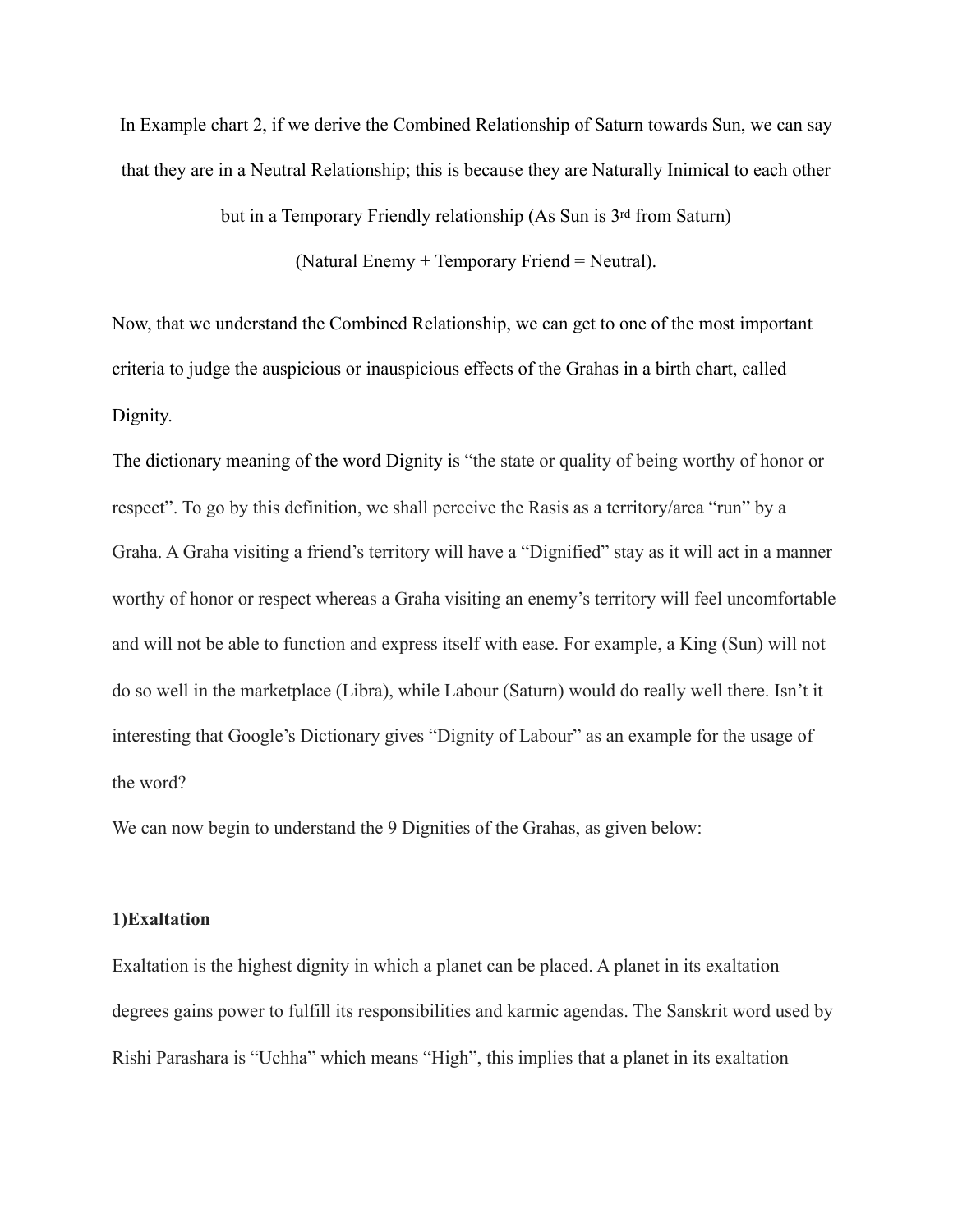degree fulfills itself in the highest possible manner.

# **2) Mulatrikona**

Mulatrikona is almost as powerful as the Exaltation Dignity. As discussed previously,

Mulatrikona is the specific range of degrees of a Rasi from where the planet derives its energy. A planet in its Mulatrikona means that it is at its source of energy, this implies that the planet expresses its innate qualities to the fullest.

# **3) Own Rasi**

A planet in its own rasi is at ease with itself. It can express its innate qualities with ease and grace.

## **4) Great Friend's Dignity**

**5) Friendly Rasi** 

**6) Neutral Rasi** 

**7) Enemy Rasi** 

### **8) Great Enemy's Rasi**

From point number 4<sup>th</sup> to 8<sup>th</sup>, the Dignity of a graha is dependent upon the lord of its Rasi.

(Please check the explanation under example chart 3)**\***

### **9) Debilitation**

Debilitation is the literally the polar opposite of Exaltation (180 degrees from the exaltation degree). A planet in its debilitation degree loses all its power to fulfill its responsibilities and is solely dependent on the rest of the planetary spread. The Sanskrit word used by Rishi parashara is "Nicha" which means "Low", this implies that a planet in debilitation expresses itself in the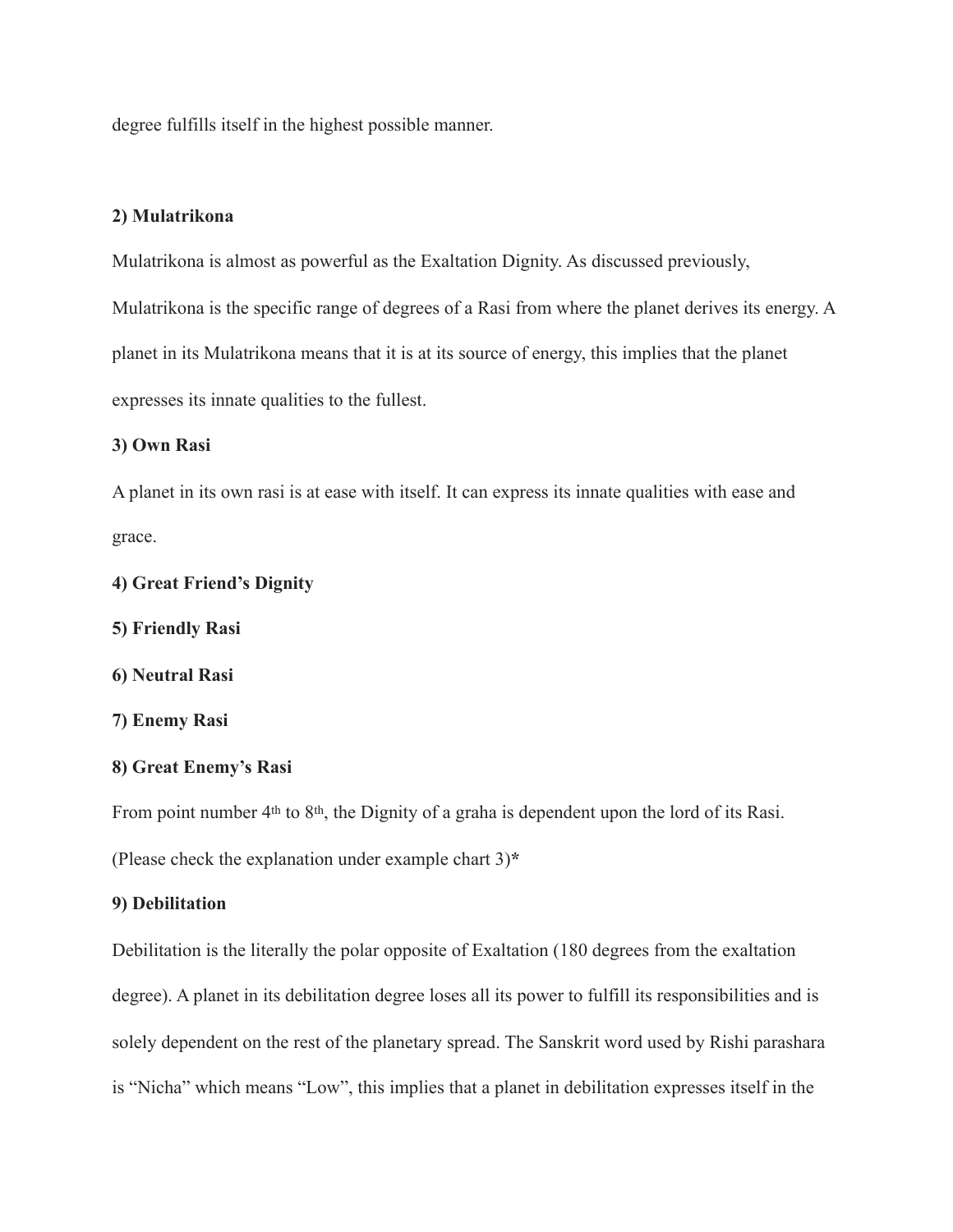lowest possible manner.



**Example chart 3**

The following table provides the exaltation, debilitation, exaltation and debilitation degree, Mulatrikona and own Rasi for each of the Grahas.

|              | <b>Exaltation</b>    | Deep<br>Deg.    | Debilitation          | Mulatrikona                     | Own Rasi                                |
|--------------|----------------------|-----------------|-----------------------|---------------------------------|-----------------------------------------|
| Sun          | Aries                | 10 <sup>o</sup> | Libra                 | $0-20^{\circ}$ Leo              | $20-30^{\circ}$ Leo                     |
| Moon         | $0-3^{\circ}$ Taurus | $3^{\circ}$     | $0-3^{\circ}$ Scorpio | $3 - 30^{\circ}$ Taurus         | Cancer                                  |
| Mars         | Capricorn            | $28^{\circ}$    | Cancer                | $0-12^{\circ}$ Aries            | $12-30^{\circ}$ Aries<br>& Scorpio      |
| Mercury      | $0-15^{\circ}$ Virgo | $15^{\circ}$    | $0-15^{\circ}$ Pisces | $15-20$ <sup>o</sup> Virgo      | $20-30^{\circ}$ Virgo<br>& Gemini       |
| Jupiter      | Cancer               | 50              | Capricorn             | $0 - 10^{\circ}$<br>Sagittarius | $10-30^{\circ}$ Sagittarius<br>& Pisces |
| <b>Venus</b> | <b>Pisces</b>        | $27^{\circ}$    | Virgo                 | $0-15^{\circ}$ Libra            | $15-30^{\circ}$ Libra<br>& Taurus       |
| Satum        | Libra                | $20^{\circ}$    | Aries                 | $0-20^{\circ}$ Aquarius         | $20-30^{\circ}$ Aquarius<br>& Capricorn |

In example chart 3, we can see that Sun is in Debilitation, Jupiter is in Exaltation, Saturn and Mercury is in Own Rasi. Now, let's consider Venus which is in Scorpio. Ruler of Scorpio is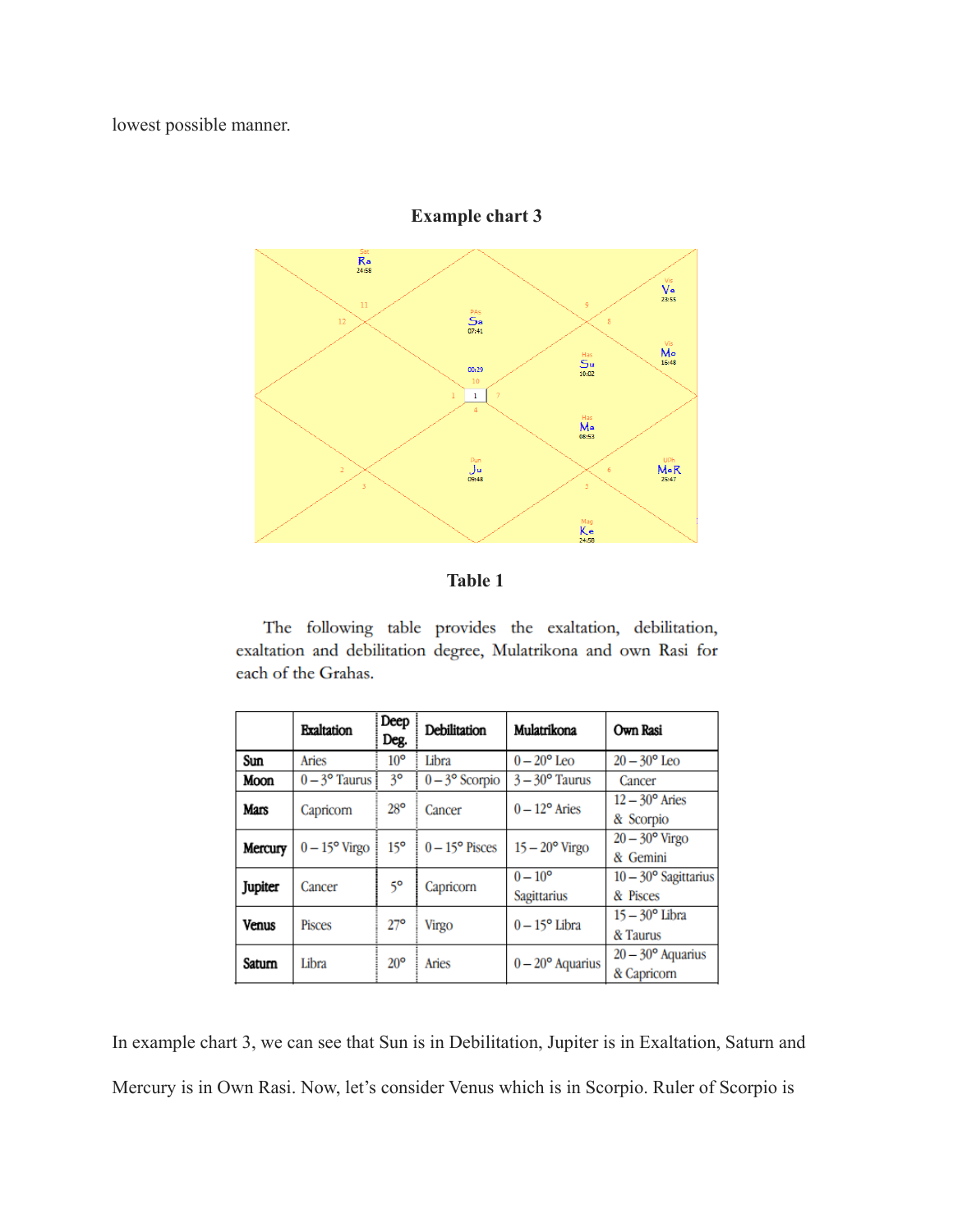Mars, who is a Natural Neutral to Venus and since it is 12<sup>th</sup> from Venus, it is also a Temporary Friend to Venus; therefore, Venus is in a Friendly Dignity.

We now understand that the dignities from point number 4 to 8**\*** are derived from the Combined Relationship of the ruler of the sign to the planet that is placed in it. In our example, the Combined Relationship of Mars towards Venus decided the dignity of Venus in the sign of Scorpio, had Mars been in Pisces, it would have become a Temporary Enemy to Venus and then Venus' Dignity would have been "Enemy's Rasi" (The 7th dignity).

Now, we arrive at the Auspicious (Subha) and Inauspicious (Asubha) effects of the planetary dignities.

A Graha in Exaltation, Mulatrikona, Own Rasi, Great Friend's Rasi or Friend's Rasi is auspicious. A Graha in a Neutral's Rasi is neither auspicious nor inauspicious. A Graha in enemy's Rasi, great

enemy's Rasi or debilitation is inauspicious. Auspicious Grahas help in fulfilling the agendas and responsibilities of the Bhavas that they rule giving Subha Phala (Auspicious Fruits), Inauspicious Grahas hamper the progress of the Bhavas that they rule giving Asubha Phala (Inauspicious fruits), and Neutral Grahas neither help nor disrupt the functioning of the Bhavas that they rule.

We will now discuss the Baladi Avastha. A planet being a human-like entity also goes through the cycles/stages of physical age. Baladi Avastha translates to "Infant etc. states", which are Infant (Bala), Adolescent (Kumara), Adult (Yuva), Old (Vriddha), and Dead (Mrita). The Subha and Asubha Phala will only be as effectively fructifiable as the Baladi Avastha of a